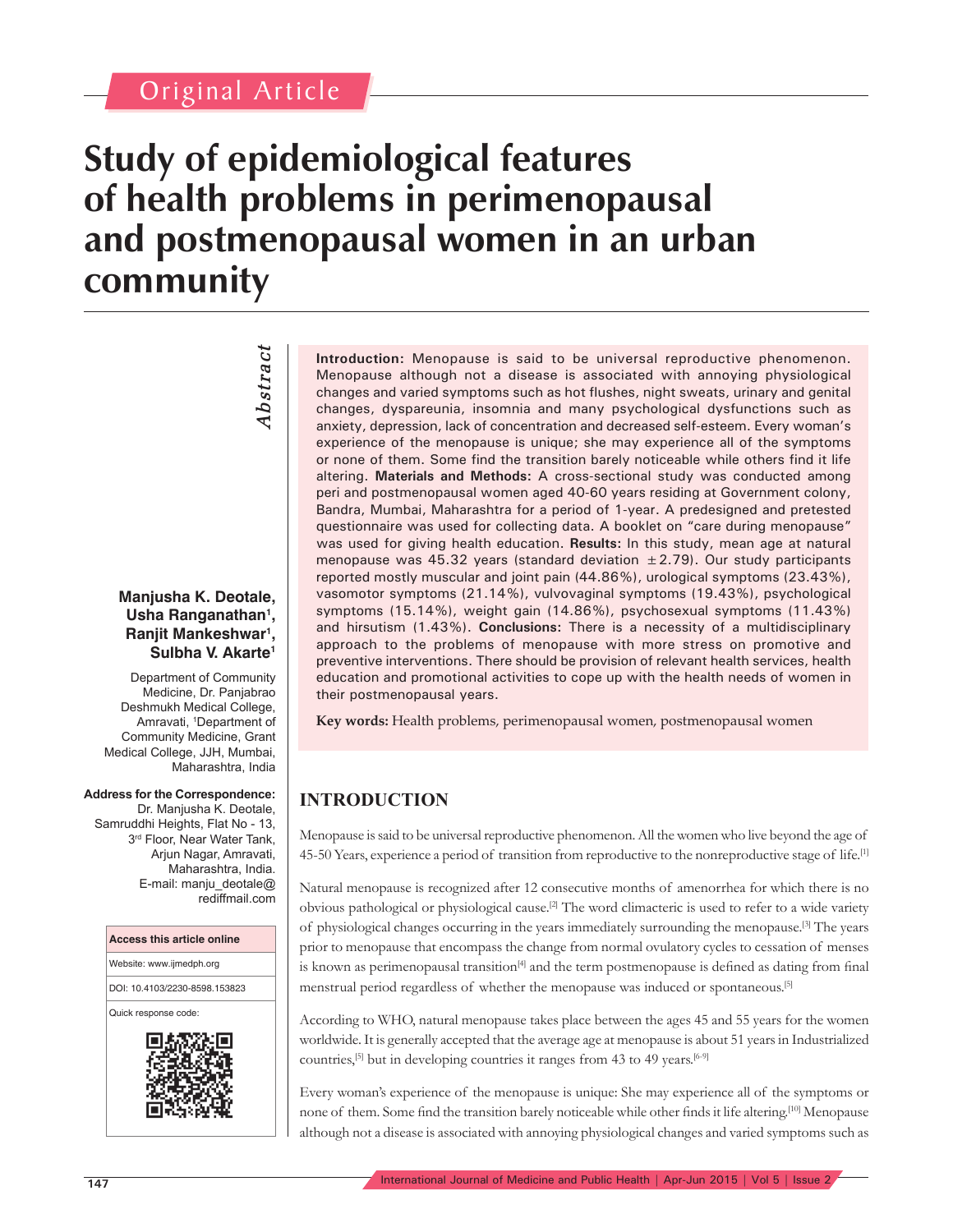hot flushes, night sweats, urinary and genital changes, dyspareunia, insomnia and many psychological dysfunctions such as anxiety, depression, lack of concentration and decreased self-esteem. Thus, it affects the quality of life by being major cause of morbidity and acts as a risk factor for early mortality from subsequent chronic diseases like ischemic heart disease, osteoporosis.

#### **Objectives**

- 1. To identify sociodemographic factors associated with perimenopausal and postmenopausal women.
- 2. To study menopause associated health problems in them.
- 3. To impart health education to improve overall health status of perimenopausal and postmenopausal women.

#### **MATERIALS AND METHODS**

A cross-sectional study was conducted at Government colony, Urban Health Centre (UHC), Bandra, Maharashtra, India, in the women of age group of 40-60 years, for the period of 1-year from 1/1/2008 to 31/12/2008.

Total population of government colony is 41,863. Of which female population between 40 and 60 years is 4862 as per a recent survey conducted at UHC, Bandra. There are total 389 buildings of Class I-IV workers. Of these, all 13 buildings of class IV workers were selected. Each building contains 192 houses. All these houses were screened by interns as a part of general Health Survey. Women in the age group of 40-60 years were 415 among this population.

#### **Inclusion criteria**

- 1. Women in the age group of 40-60 years
- 2. Women who are willing to participate in the study and have given written consent.

#### **Exclusion criteria**

- 1. Women <40 years of age
- 2. Women who have undergone hysterectomy

Of these 415 women, 8 refused to participate in the study and 7 had undergone hysterectomy, they were excluded. Hence, total sample size for the study was 400. A structured questionnaire was prepared. First part of the questionnaire included sociodemographic data such as age, religion, education, occupation, marital status, income etc. and the second part included questions related to symptomatology of menopause and detail general and systemic examination. Psychological symptoms were assessed using hamilton depression rating (HAM-D) scale.<sup>[11]</sup> A pilot study was conducted to assess feasibility of the study tools (interviews and questionnaire), to estimate the required time for filling the questionnaire and for data collection and to evaluate questionnaire's reliability, for which 50 women from total sample were selected randomly. The sample taken for pilot study was excluded from total sample for final study. Hence, final sample size for the study was 350. The proposal was approved by Institutional Ethical committee. Informed consent of all eligible

participants was taken for participation in the study and prior to the interview. After filling the proforma, health education was given to each women for which a booklet on "care during menopause" was used. This booklet contains all the basic information regarding menopause, its symptomatology, home remedies, diet and exercises during menopause etc. Assigned women were then asked to come for clinical examination at UHC Bandra on appointed Saturday. Examination included detail general examination and systemic examination and relevant investigations.

#### **Data analysis**

Pearson's Chi-square test is applied to test the association of categorized independent and dependent variables. If expected number in the cell was below 5 in a table, Fischer's Exact Test (Exact two-sided) was used.  $P \leq 0.05$  is considered as statistically significant. Means and standard deviations (SD) were calculated. Stata SE 10.1, (StataCorp LP, Texas, USA) was used to analyze data.

#### **RESULTS**

Table 1 shows the distribution of women according to sociodemographic factors. Of 350 women, about (30.57%) women were in the age group of 45-49 years. Majority were Hindu (72%), followed by Buddhist (15.14%), out of total (37.14%) were educated up to primary school, followed by illiterate women (31.14%), about (86.29%) were housewife and only few (13.71%) were employed. As per modified Kuppuswamy's socioeconomic status (SES) scale, (84.86%) belonged to upper lower IV socioeconomic class, followed by lower middle class III (14%). Of 350, 185 were postmenopausal, and 165 were perimenopausal. Mean age at menopause was found to be 45.32 with SD of  $\pm$ 2.79 with the range of (32-50). Statistically age at the menopause and sociodemographic factors was not significantly associated.

Table 2 shows occurrence of symptoms in study population. Vasomotor symptoms were present in 74 (21.14%) of total participants. Of 185 postmenopausal women, 46 (24.86%) women experienced it. Whereas, out of 165 perimenopausal women, 28  $(16.96\%)$  complained it. The proportion of hot flashes was found to be more in postmenopausal group than in perimenopausal women, but statistically it was not significant. Majority of the women 56 (16%) experienced hot flashes for 1-3 years. Vulvovaginal symptoms were present in 68 (19.43%) of total women. They were more common in postmenopausal women (31.89%) as compared to perimenopausal women (5.45%). Statistically, it was found to be significant. Most of them  $(82.35\%)$  were experiencing it for last 1-5 years. Urological symptoms were present in 82 (23.43%) of total women, mostly in postmenopausal women. Statistically, it was found to be significant. Majority of women 71.95% having it for last 1-5 years. Psychological symptoms were present among 53 (15.14%) women. Of 165 perimenopausal women 9 (5.45%) and out of 185 postmenopausal women 44 (12.57%) complained it. Statistically, also it was found to be significant. Psychosexual symptoms were present in 40 (11.43%) of total women. They were more common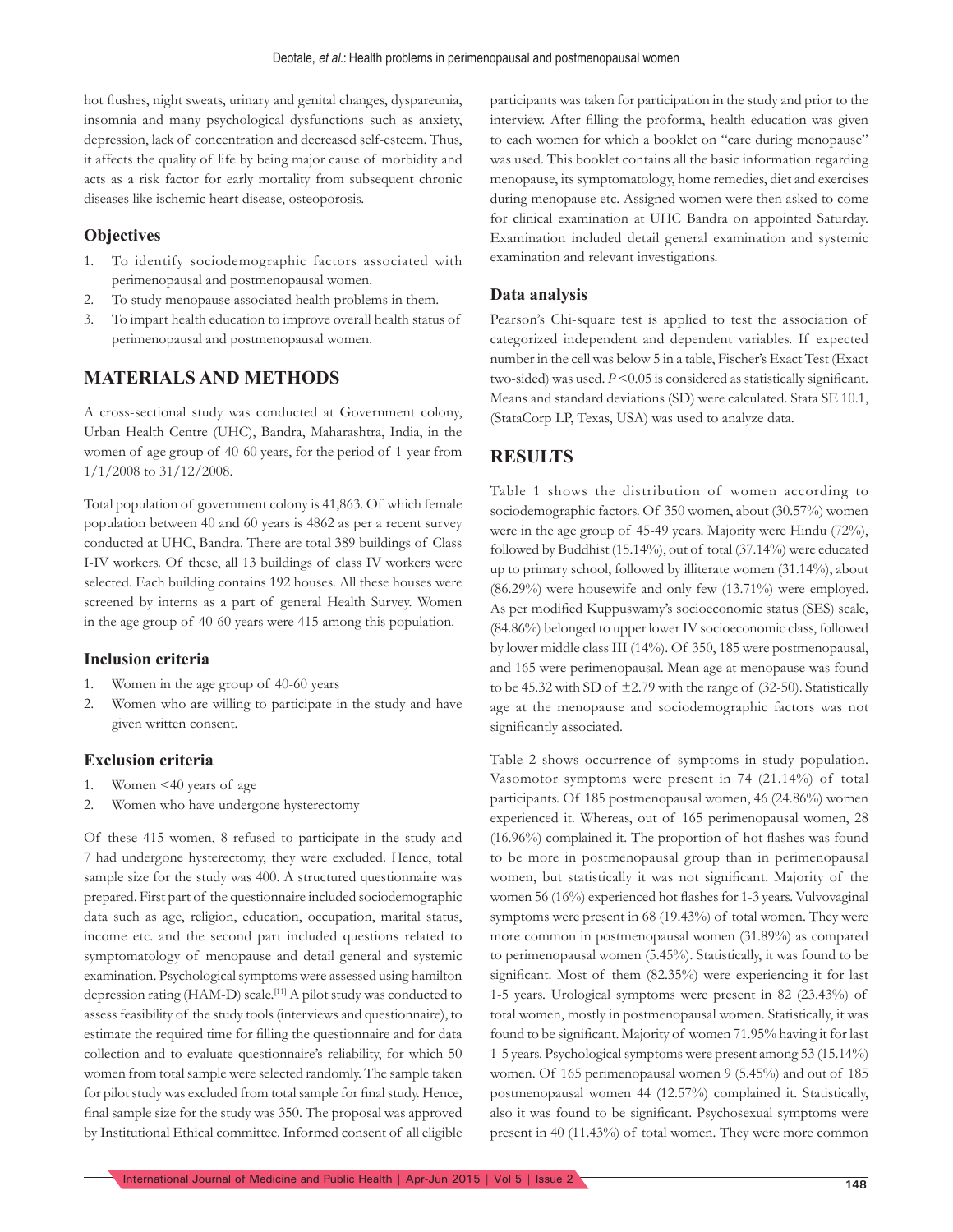| <b>Table 1: Distribution of women according</b> |               |            |  |  |
|-------------------------------------------------|---------------|------------|--|--|
| to sociodemographic factors                     |               |            |  |  |
| <b>Variables</b>                                | <b>Number</b> | Percentage |  |  |
| Age (years)                                     |               |            |  |  |
| 40-44                                           | 105           | 30         |  |  |
| 45-49                                           | 107           | 30.6       |  |  |
| 50-54                                           | 76            | 21.7       |  |  |
| 55-60                                           | 62            | 17.7       |  |  |
| Religion                                        |               |            |  |  |
| Hindu                                           | 252           | 72         |  |  |
| Muslim                                          | 37            | 10.6       |  |  |
| <b>Buddhist</b>                                 | 53            | 15.1       |  |  |
| <b>Others</b>                                   | 8             | 2.3        |  |  |
| Education                                       |               |            |  |  |
| <b>Illiterate</b>                               | 109           | 31.1       |  |  |
| Primary                                         | 130           | 37.1       |  |  |
| Secondary                                       | 98            | 28         |  |  |
| Higher secondary                                | 12            | 3.4        |  |  |
| Graduate                                        | 1             | 0.3        |  |  |
| Marital status                                  |               |            |  |  |
| Married                                         | 292           | 83.4       |  |  |
| Unmarried                                       | 5             | 1.4        |  |  |
| Widowed                                         | 48            | 13.7       |  |  |
| Separated                                       | 5             | 1.4        |  |  |
| Socioeconomic status                            |               |            |  |  |
| Upper middle                                    | 4             | 1.1        |  |  |
| Lower middle                                    | 49            | 14         |  |  |
| Upper lower                                     | 297           | 84.9       |  |  |
| <b>Employment status</b>                        |               |            |  |  |
| Employed                                        | 302           | 86.3       |  |  |
| Unemployed/housewife                            | 48            | 13.7       |  |  |
| Age at menarche                                 |               |            |  |  |
| <12 years                                       | 64            | 18.3       |  |  |
| 12-14 years                                     | 240           | 68.6       |  |  |
| >14 years                                       | 46            | 13.1       |  |  |
| Parity                                          |               |            |  |  |
| 1-2 children                                    | 111           | 31.7       |  |  |
| 3-4 children                                    | 226           | 64.6       |  |  |
| >4 children                                     | 8             | 2.3        |  |  |
| Not applicable                                  | 5             | 1.4        |  |  |

in postmenopausal women (25.56%) as compared to premenopausal women (3.77%). Statistically, also it was found to be significant. Of the total women, 44.85% complained of muscle and joint pain. Women who have given the history of weight gain after the age of 40 were 52 (14.86%). Hirsutism was present in 5 (1.43%). Of the total, 137 (39.14%) women did not report any symptom. Of 233 symptomatic women, only 83 women were taking treatment for the same, remaining 150 women were not taking any sort of treatment. When assessed about their knowledge of hormone replacement therapy (HRT), no women knew about HRT or no woman was taking HRT for their menopausal symptoms.

#### **DISCUSSION**

In this study, mean age at natural menopause is 45.32 years (SD ± 2.79). In a study, conducted by Shah *et al*. among the women in Mumbai, the mean age at menopause was 44.7 years.[12] In a study, conducted by Kapur *et al*. among women in the Haridwar district of Uttarakhand, a state located in northern India, mean age at menopause was 46.82 years.[13] In another study, conducted by Sharma *et al*. [14] among urban women in Jammu, the mean age at menopause was 47.35 years. Mean age at menopause in Indian women is less in comparison to women from developed countries. It varies from country to country even in the same country in a different region. These diversities may be because of regional, community and ethnic variations. Genetic and environmental and nutritional factors may also play a role.

No significant association was found between age at menopause and religion, education, employment status, marital status, SES, age at menarche, parity. Our findings are consistent with Kriplani and Banerjee,[15] Pedro *et al*. [16] and Blumel *et al*. [17] who found no association between the various sociodemographic, cultural and reproductive factors and age at onset of menopause.

Although hot flashes are the most common symptom reported by many other Indian as well as studies in western countries, our study subjects reported mostly muscle and joint pain (44.86%), urological symptoms (23.43%), vasomotor symptoms (21.14%), vulvovaginal symptoms (19.43%), psychological symptoms (15.14%), weight gain  $(14.86\%)$ , psychosexual symptoms  $(11.43\%)$  and hirsutism  $(1.43\%)$ . Prevalence of vasomotor symptoms (hot flashes and night sweats) is much lower than that of the western countries. Hot climate of our country may mask the similar symptoms associated with climacteric.

Next in the frequency was a urinary complaints (23.43%), including increase frequency of micturition, stress incontinence, urge incontinence. All urinary symptoms were common in the age group of 50-54 years. Vulvovaginal symptoms (19.43%) followed urological symptoms. Of this Vaginal dryness was present in 25%, Leucorrhoea was present in 61.76% and vaginal irritation was present in (13.24%) and psychosexual symptoms including loss of libido and dyspareunia was present in 13.70%. In a study, conducted by Jahanfar *et al*. [18] among Malaysian women, 42.8% of menopausal women reported vaginal dryness including sensation of dryness or burning in the vagina, difficulty in the sexual intercourse, but only 21.4% reported sexual problems inclusive of change in sexual desire, in sexual activity and satisfaction, this seems to be best explained by the physical changes associated with reduced estrogen levels in menopause.

Psychological symptoms were present in 15.14% women, out of which, irritability constituted (30.19%), insomnia (26.42%), anxiety (15.09%), lack of concentration (15.09%). Psychological symptoms were more in postmenopausal women (12.57%) as compared with perimenopausal women (5.45%). Statistically, also it was found to be significant. Those women who were having psychological symptoms were assessed for depression using HAM-D scale,<sup>[11]</sup> depression was present 13.21%, it was more common in perimenopausal women (22.22%) as compared to postmenopausal women (11.36%), but statistically it was not found to be significant. About 14.86% women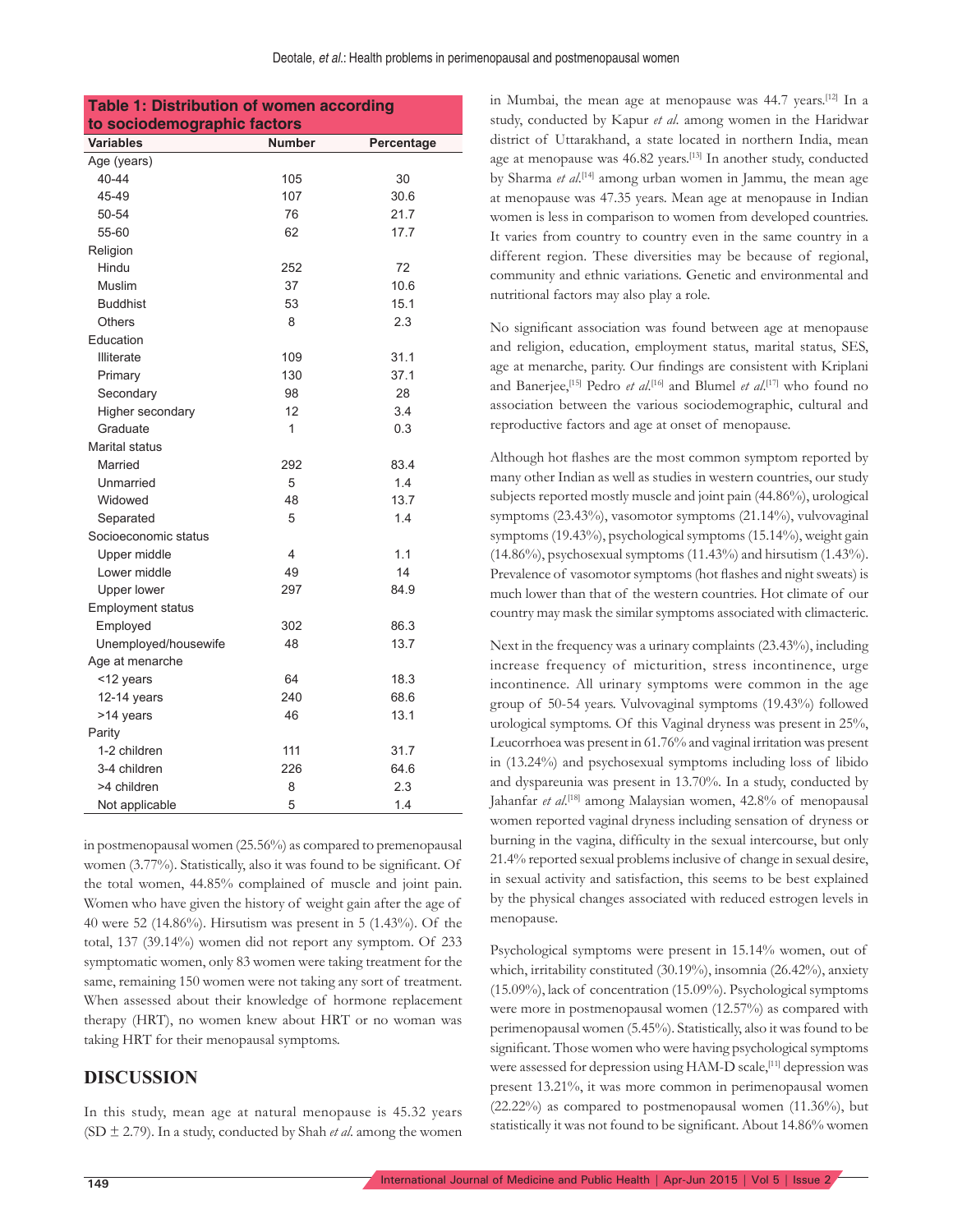| Table 2: Distribution of women according to occurrence of symptoms |                                    |                                    |                                       |  |
|--------------------------------------------------------------------|------------------------------------|------------------------------------|---------------------------------------|--|
| Symptoms among women                                               | Perimenopausal women ( $n = 165$ ) | Postmenopausal women ( $n = 185$ ) | $\boldsymbol{P}$                      |  |
| Vasomotor symptoms                                                 |                                    |                                    |                                       |  |
| Hot flashes                                                        | 18 (10.9)                          | 32(17.3)                           | $x^2$ =3.26, P=0.071, df=1            |  |
| Night sweats                                                       | 10(6.1)                            | 14(7.6)                            |                                       |  |
| None                                                               | 137 (83.0)                         | 139 (75.1)                         |                                       |  |
| Vulvovaginal symptoms                                              |                                    |                                    |                                       |  |
| Vaginal dryness                                                    | 2(1.2)                             | 15(8.1)                            | $x^2$ =38.94, P=0.0001**, df=1        |  |
| Vaginal irritation                                                 | 2(1.2)                             | 7(3.8)                             |                                       |  |
| Leucorrhoea                                                        | 5(3.0)                             | 37(20)                             |                                       |  |
| None                                                               | 156 (94.5)                         | 126 (68.1)                         |                                       |  |
| Urological symptoms                                                |                                    |                                    |                                       |  |
| Increase in frequency of micturition                               | 4(2.4)                             | 26(14.1)                           | $x^2 = 95.51$ , $P = 0.0001**$ , df=1 |  |
| Stress incontinence                                                | 0(0)                               | 45 (24.3)                          |                                       |  |
| Urge incontinence                                                  | 1(0.6)                             | 11(5.9)                            |                                       |  |
| None                                                               | 160 (97)                           | 103 (55.7)                         |                                       |  |
| Psychological symptoms                                             |                                    |                                    |                                       |  |
| Irritability                                                       | 4(2.4)                             | 12(6.5)                            | $x^2$ =22.80, P=0.0001**, df=1        |  |
| Insomnia                                                           | 1(0.6)                             | 13(7.0)                            |                                       |  |
| Anxiety                                                            | 2(1.2)                             | 6(3.2)                             |                                       |  |
| Depression                                                         | 2(1.2)                             | 5(2.7)                             |                                       |  |
| Lack of concentration                                              | 0(0)                               | 8(4.3)                             |                                       |  |
| None                                                               | 156 (94.5)                         | 141 (76.2)                         |                                       |  |
| Psychosexual symptoms                                              |                                    |                                    |                                       |  |
| Loss of libido                                                     | 4(2.4)                             | 20(12.1)                           | $x^2$ =29.09, P=0.0001**, df=1        |  |
| Dyspareunia                                                        | 2(1.2)                             | 14(7.6)                            |                                       |  |
| None                                                               | 153 (92.7)                         | 99 (53.5)                          |                                       |  |
| <b>Others</b>                                                      |                                    |                                    |                                       |  |
| Muscle and joint pain                                              | 74 (44.9)                          | 83 (44.9)                          |                                       |  |
| Weight gain                                                        | 42 (25.5)                          | 10(5.4)                            |                                       |  |
| <b>Hirsutism</b><br>ALLES TO THE CARD ARE A                        | 1(0.6)                             | 4(2.2)                             |                                       |  |

\*\*Highly significant

in our study had a history of weight gain. perimenopausal women (25.45%) gained more weight than postmenopausal women (5.41%). In a study, conducted by Von Mühlen *et al*. [19] on menopausal women, 45% of women had propensity to gain weight.

Main strengths of our study are this is community-based study, which has helped to make aware the women about menopausal symptoms and we also tried to give health education through a booklet care during menopause, which is of prime importance and also distributed the copies of same to every participant. The study also had some limitations. The assessment methods were quite subjective. As menopause is a retrospective event, recall bias may occur. Due to time constraint follow-up of the participants could not be done.

#### **CONCLUSION**

Commonest symptom in our study was muscle and joint pain followed by urological complaints, vasomotor symptoms, vulvovaginal symptoms, psychological symptoms, weight gain, psychosexual symptoms and hirsutism. Menopausal symptoms are either ignored or not spoken of. It is suggested that establishment of menopausal clinic within the current primary health care system can centralize attention to menopausal women and their needs. There is a necessity of a multidisciplinary approach to the problems of menopause with more stress on promotive and preventive interventions. National health authorities should examine the implications of the projected rapid growth in the number of postmenopausal women between 1990 and 2030. They should anticipate the provision of relevant health services, health education and promotional activities to cope up with the health needs of women in their postmenopausal years.

#### **ACKNOWLEDGMENT**

Dr. Pushpa Lokare, She has helped me in the preparation of the manuscript.

#### **REFERENCES**

- 1. Kaw D, Khunna B, Vasishtha K. Factors influencing the age at natural menopause. J Obstet Gynaecol India 1994;44:273-7.
- 2. Evans B. Life Change: A Guide to Menopause an its Effects and Treatment. 3rd ed., Ch. 1. London: Pan Book Publisher; 1988. p. 13.
- 3. Houck JA. How to treat a menopausal woman: A history, 1900 to 2000. Curr Womens Health Rep 2002;2:349-55.
- 4. Speroff L, Fritz MA. Clinical Gynecologic Endocrinology & Infertility. 7<sup>th</sup> ed. Philadelphia: Lippincott Williams & Wilkins; 2005.
- 5. Research on the menopause in the 1990s. Report of a WHO Scientific Group. World Health Organ Tech Rep Ser 1996;866:1-107.